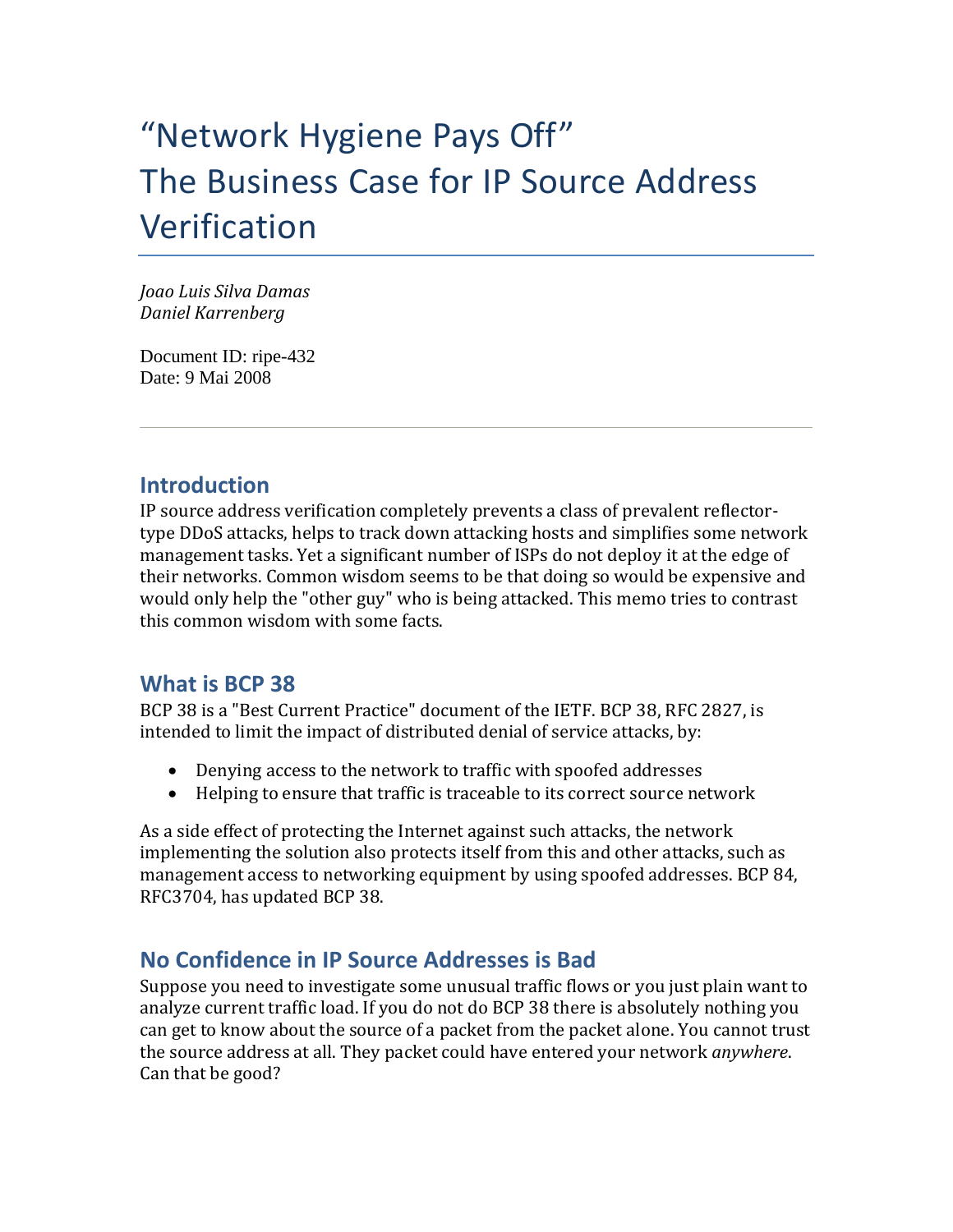Suppose someone launches an attack on one of your customers with packets that appear to come from another customer. The victim will likely request that you take action and stop the harmful traffic that appears to originate from another customer of yours. If you do not use BCP 38, you would have to tell the victim that this traffic could come from anywhere, and that you cannot determine quickly where the traffic is actually coming from.

#### **Someone Can Pretend to be You**

If you do not do BCP 38 an attacker can even launch an attack with packets that appear to be coming from one of the machines you operate yourself. Imagine the reaction of a customer that gets attacked by such packets. Are they going to trust you when you explain it is not really you? What will they think if you tell them that your network operating practices allow such masquerading? Imagine the cost of that.

# **Good Practice is Not Hard**

It is not hard to prevent such a scenario. You simply have to:

- Do BCP 38 towards your customers
- Drop all packets with internal source addresses, that come in from external peerings

Once you have done that you *know* exactly who has sent a packet with an internal source address and you also know that any packet with an external source address must have come in via one of the external peerings.

Do keep in mind that some multihoming customers may require special configuration efforts.

However, these efforts are neither impossible nor very costly if implemented well. Our how-to documents explain the technical details. Since large classes of customers cannot be multihomed to start with, you can gain a lot by starting to do BCP 38 for them.

# **Doing BCP 38 Helps A Lot and Builds Confidence**

Doing BCP 38 helps a lot with analyzing anomalies and makes understanding normal traffic load much more reliable.

In case any attacks or anomalies do happen, you can determine whether the source is within your own network or is a customer with confidence, simply by looking at the traffic itself! The decision about any countermeasures can be made very quickly and without involving any specialised analysis.